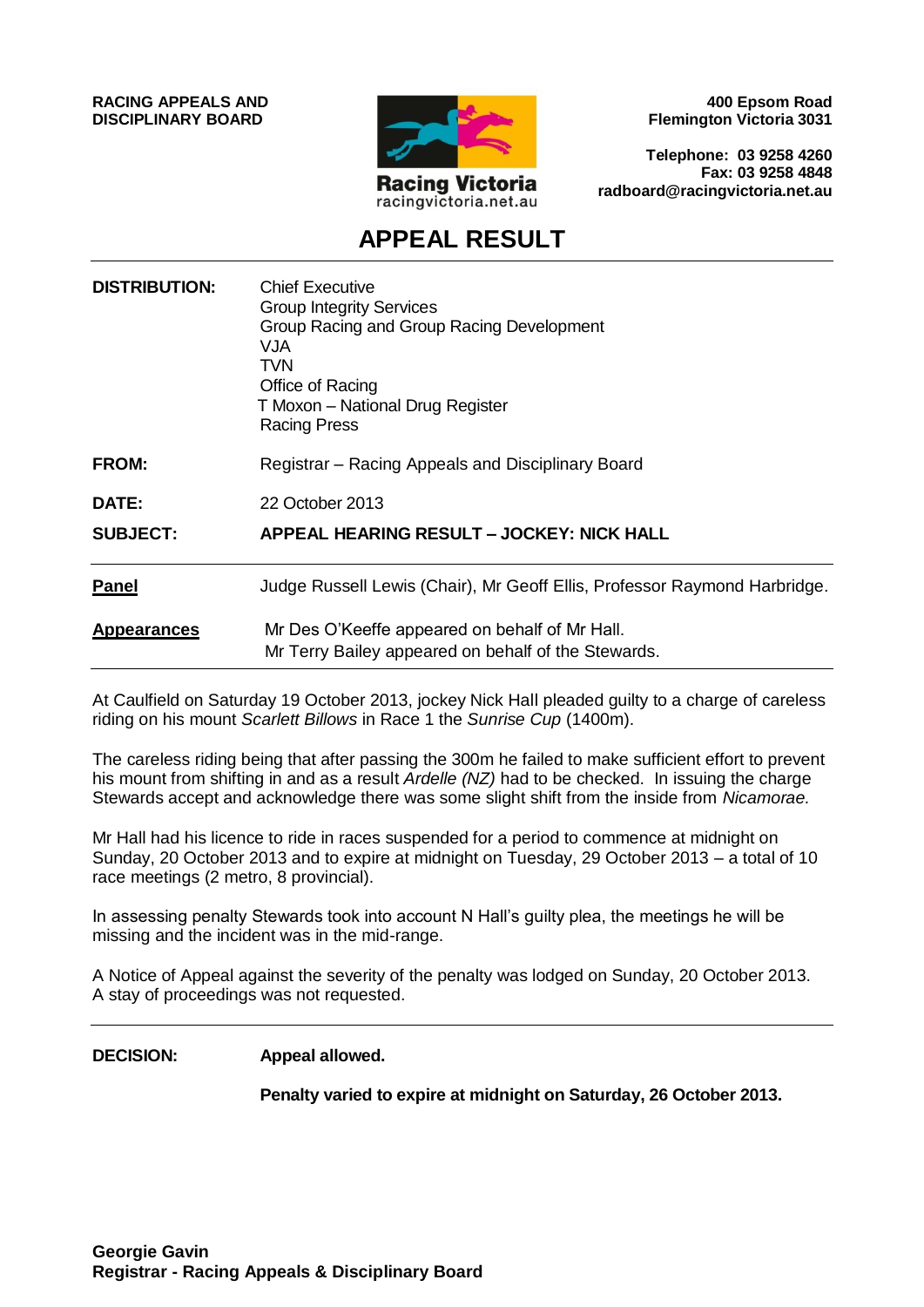# **TRANSCRIPT OF PROCEEDINGS**

## **RACING APPEALS AND DISCIPLINARY BOARD**

\_\_\_\_\_\_\_\_\_\_\_\_\_\_\_\_\_\_\_\_\_\_\_\_\_\_\_\_\_\_\_\_\_\_\_\_\_\_\_\_\_\_\_\_\_\_\_\_\_\_\_\_\_\_\_\_\_\_\_\_\_\_\_

**HIS HONOUR JUDGE R.P.L. LEWIS, Chairman MR G. ELLIS PROF R. HARBRIDGE**

#### **EXTRACT OF PROCEEDINGS**

#### **DECISION**

## **IN THE MATTER OF THE SUNRISE CUP OVER 1400 METRES AT CAULFIELD ON 19/10/13**

#### **JOCKEY: NICHOLAS HALL**

#### **MELBOURNE**

#### **TUESDAY, 22 OCTOBER 2013**

MR T. BAILEY appeared on behalf of the RVL Stewards

MR D. O'KEEFFE appeared on behalf of the Appellant